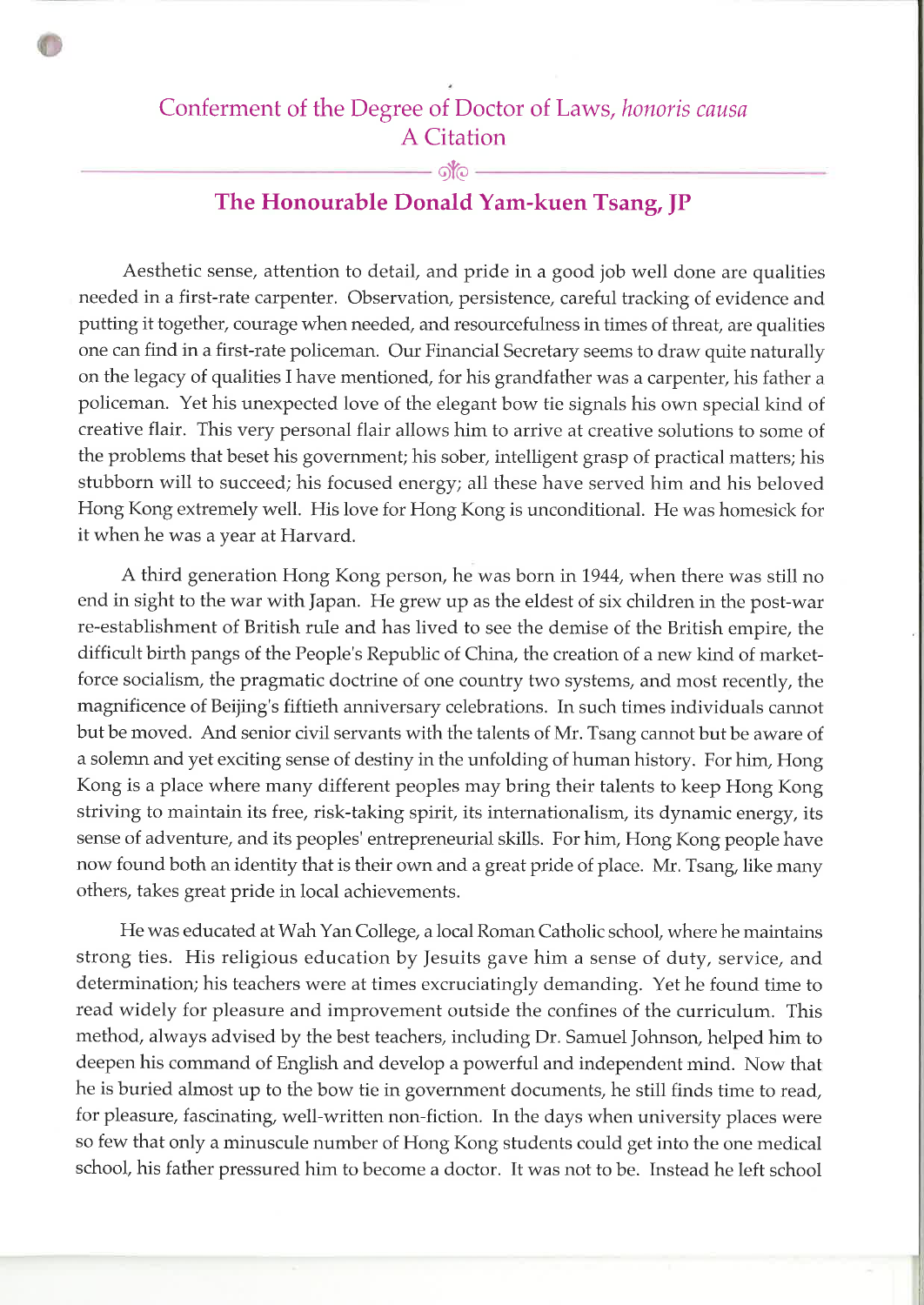for the work force and very soon, in 1967, joined the Hong Kong Government civil service. This gave him the stability and the opportunities to discover, test, and develop his remarkable talents.

It also served him well by sending him off to Harvard, when he was in his mid-thirties, where he gained a Master's degree in Public Administration. Here he had to come to grips with econometrics and modern managerial techniques. He still keeps in touch with some of his professors. At Harvard he found himself in a very carefully selected class of talented and hard-working young people among whom he found many firm and faithful friends from a wide variety of backgrounds. He has kept up these friendships with now influential people in a number of different countries and cultures. They have been part of his inspiration.

During three decades of government service he has held many different positions in the Administration, including being District Officer for Shatin, shortly after his return from Harvard. The most significant of his jobs have been, of course, in finance, trade, and the issues arising from inter-governmental plans for the future of Hong Kong. Between 1985 and 1989 his responsibility was implementation of the Sino-British Joint Declaration. Between 1991 and 1993, he became Director-General of Trade and Chief Trade Negotiator. He was thus responsible for all facets of trade negotiation and administration for Hong Kong. Further responsibility, and promotion, arrived in May 1993 when he became Secretary for the Treasury. This post gave him the heavy responsibility for the overall resource allocation of the Hong Kong Government, its taxation system, and for the cost-effectiveness in the development and implementation of Government's policies and programmes. In September 1995 he was appointed Financial Secretary, being the first non-British civil servant to be appointed to this post in Hong Kong. In the years leading to the change of sovereignty he also tackled the issue of British passports for Hong Kong people. His firm, even relentless pursuit of Westminster about this met with a measure of success. If history always has to run its course, we must yet admire him for his principled stand and what he achieved in the face of greater powers. His gritty, sometimes unpopular determination, has paid off.

As Financial Secretary he has had to contend in the market place with both bulls and bears. He has taken initiatives to build a healthier and a stronger financial system for Hong Kong and the immediate region, doing much to revitalize business and help us out of <sup>a</sup> recession that, according to some commentators in the alarmist press, could easily have turned into the nightmare of another great depression. It is a significant fact that he retained this position across the hand over, thus serving the outgoing colonial government and the postcolonial SAR government. This is a remarkable testimony to his ability and steadfastness. He is a person on whom many have depended, in a region of government that now has a status somewhere above that of an ordinary province of China.

For his thirty years of long and very faithful service to Hong Kong people under British

CI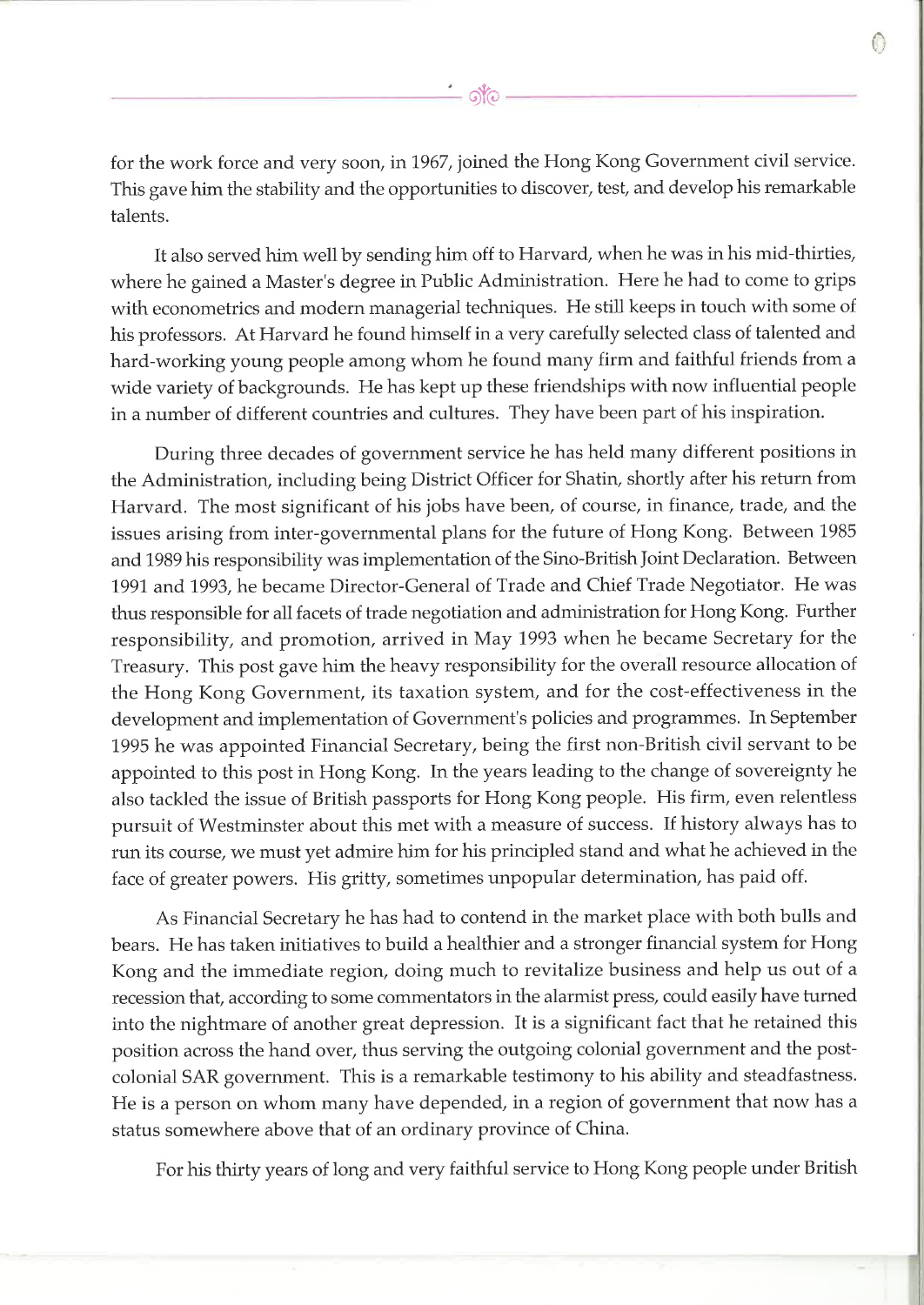administration, he was made a Knight Commander of the Order of the British Empire in June 1997, thus gaining a title. The newspapers Sing Tao Daily and Hong Kong Standard named him Leader of the Year in 1997.

Collecting a reputation as a trouble-shooter in his various goverrunent posts, Sir Donald finds that there is no substitute for a careful study of any problem that arises, looking at it methodically, seeking a solution that has the best chance of working, given the various constraints, rather than following pre-conceived ideas; seeking also an imaginative solution with a chance of lasting, rather than leaping hastily into ill-conceived improvisations. There then needs to be a large dose of determination to carry well-planned actions through to their right conclusions. As a realist, he is keenly aware that some problems, regrettably, are insoluble.

His work with the Harvard University Outreach Programme shows his concern for the good of young adults in an international context. This perhaps follows from his own family and his role as a caring father. He wants to secure our future as well as present prosperity. To secure this future, we need thinking people, creative people, and critical intelligence geared to our needs; we need to be keenly aware of technological change.

This interest in the young people is also reflected in his long-standing association with The Chinese University of Hong Kong. He visited United College and met with members of the University back in the days when he was the Shatin District Officer. He graciously officiated at the opening of our MBA Programme's Town Centre in 1997. He was guest of honour at the 20th Anniversary Ball of our Federation of Alumni Associations in 1998. Earlier this year, he was Guest Speaker at our Forum on the 1999-2000 Budget jointly organized by the Faculty of Business Administration and the Department of Economics. This occasion was an extremely useful one for the staff and students because it afforded open and significant discussion of a number of matters such as the Cyberport, taxation and public expenditure, the restructuring of financial institutions, and the introduction of mainland talent into the Hong Kong equation. Mr Tsang has enjoyed many debates and talks with our students since the early eighties.

Norman Douglas wrote that 'No great man is ever born too soon or too late.' Mr. Tsang emerged just when Hong Kong needed him. He is certainly the man of the moment.

About four hundred years ago Sir Francis Bacon wrote that the four pillars of government are religion, justice, counsel, and treasure. Donald Tsang is a perceptive counsellor, a Financial Secretary who has managed the government's treasure very well, even during recession, and a religious man who values each day his quiet times reserved for prayer in St. Joseph's Church, Garden Road.

A monarch may have ennobled him but his culture, his education, his Íamily, and his